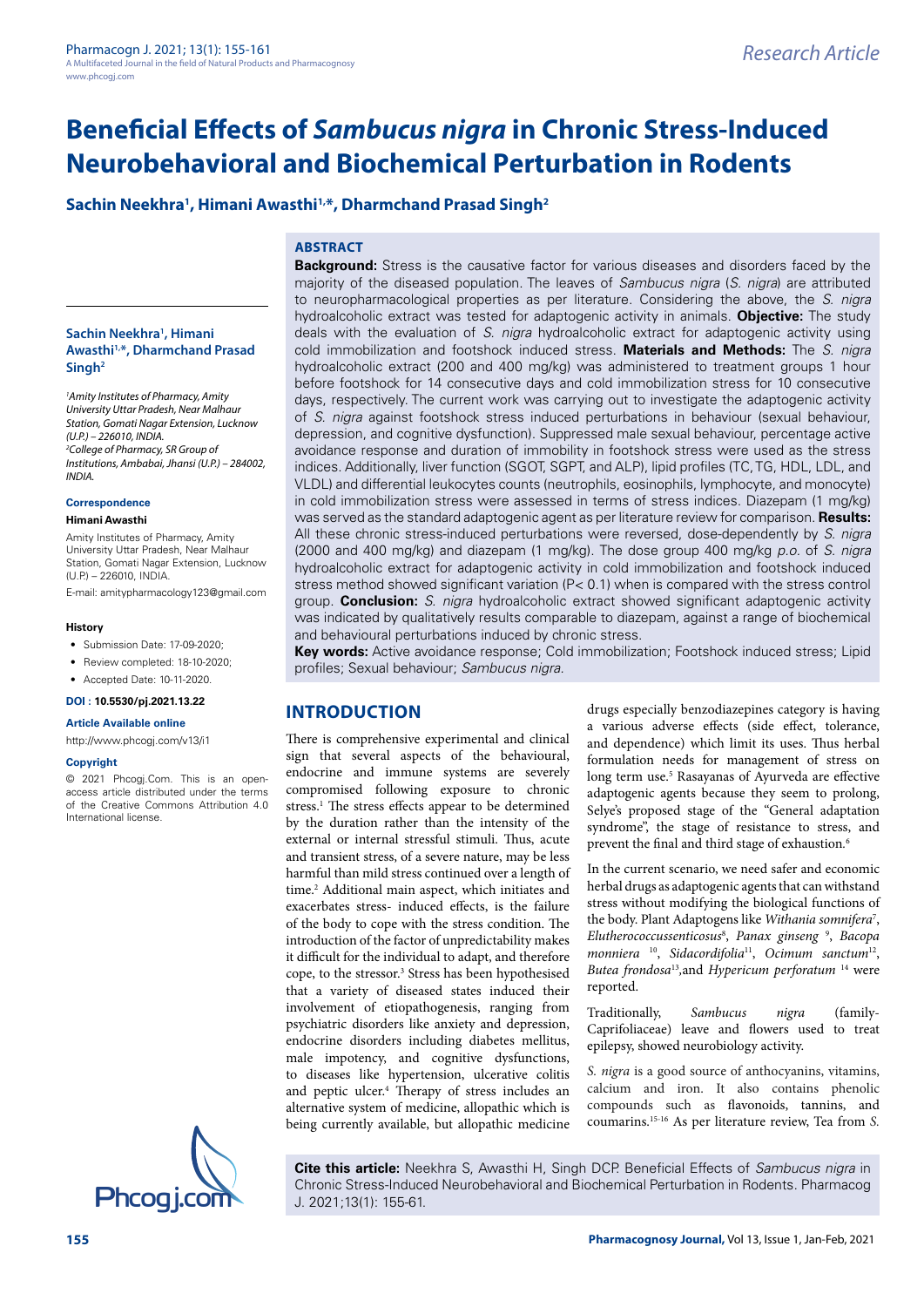*nigra* leaves was used as sedative for relieving the pain.17 Although, it's having good antioxidant, nitric oxide scavenging<sup>18</sup> and neurobiological activities19 therefore that *S. nigra* can used as an adaptogenic activity. Therefore, we attempt to investigate beneficial Effects of *Sambucus nigra* hydroalcoholic extract on cold immobilization and foot-shock induced neurobehavioral perturbation in rodents.

## **MATERIALS AND METHODS**

#### Animal

Male Wistar rats were selected randomly from the animal house having a uniform weight of 160±20 g*.* The room temperature was kept at 22±2°C with free access to water and food. Before the beginning of the experiment, animals were shifted to the laboratory and food and water were removed. All conditions were maintained according to the CPCSEA guideline. The study protocol was permitted by the institutional animal ethical committee. (Approve Ref No. SRGI/ COP/A/29/2016, CPCSEA Reg No. 1624/PO/a/CPCSEA)

#### Plant material

The plant material (leaves of *S. nigra)* was collected from the Forest Research Institute (FRI), Dehradun, Uttarakhand, India, and authenticated by taxonomist in Systemic botany Discipline, Botany Division, Forest Research Institute, Dehradun. The voucher specimen of the plant was deposited in the herbarium for future reference.

#### Preparation of extract

The dried powdered material (leaves of *S. nigra)* was taken and subjected to solvent extraction. The extraction was carried out for 16 h with the hydroalcoholic solvent using the material to solvent ratio of 1:5 (w/v).

The hydroalcoholic extract was concentrated by evaporation of the solvent at low temperature till complete drying. Dried extract material was weighed and calculated the different extractive values.

#### Fourier transform infrared spectroscopy (FTIR)

A Fourier-transform infrared spectrometer (Model: PerkinElmer Spectrum BX, PerkinElmer, Massachusetts, USA) was used to study the IR characteristics of *S. nigra* hydroalcoholic extract. Dried sample (~2 mg) were weighed individually and transferred into agate mortar and pestle. The individually weighed samples mixed uniformly in such a way with potassium bromide that formed a homogenous mixture. The potassium bromide should have FT-IR grade in which weighing quantity was taken 200 mg. At a pressure of 10 Ton, this mixture was compressed to achieve thin, transparent discs on a mini hand press. The sample discs were scanned to obtain infrared spectra in the wavelength range of 4000 to 400 cm<sup>-1</sup> at a resolution of 4 cm<sup>-1</sup>. The obtained spectra were processed and analyzed using instrument software accompanying the instrument.20

#### Administration of the extracts

*S. nigra* hydroalcoholic extract was dissolved in distilled water. The diazepam was suspended in 2% gum acacia, administrated intraperitoneally (i.p.) before 30 min of induction of stress. Hydroalcoholic extract of two different dose levels 200 mg/kg and 400 mg/kg were administrated 1hr before the induction of stress.

### Cold immobilization stress

*S. nigra* hydroalcoholic extract was tested using this model at different doses. The rats were divided into five groups of five animals each of both sex and treated with respective extracts at a dose of 200 and 400 mg/kg b.w. orally one hour before stress exposure daily of 10 days in cold immobilization stress.

The stress was induced by exposing rats (five groups) to the cold condition of 4-7  $^{\circ}$ C for 4 h. The rats were left from their home cages and individually placed in plastic containers with a partition to separate individual rats. The refrigerator had placed containers which were maintained at temperature from 4 to 7°C. Rats were returned to home cages after 4 h. This procedure was repeated for 10 days at a specific time between 12:00 noon to 4:00 p.m. Rats were free to food and water, on the 11th day animals were sacrificed by cervical dislocation, blood was collected from the arterial jugular and serum was separated from some part of collected blood. The serum was used for the estimation of various biochemical parameters using different biochemical kits (Erba/ Span Kits). 21

#### Footshock induced stress

Stress protocol described by Armando was used.22 During 14 consecutive days, Footshock stress through a grid floor in a shock chamber was applied to rats for 1 h daily. The duration of each shock (2 mA) and the interval between the shocks was randomly programmed between 3 and 5 sec and 10 and 110 sec, respectively. After the last shock procedure on day 14, other test procedure was performed.<sup>23</sup>

» **Experimental methods** 

#### » **Cognitive Dysfunction**

Active Avoidance Test was used to investigate the consequence of stress on retention of a learned task as memory:

#### » **Behavioral despair test**

Rats were forced to swim individually in vessel (45  $\times$  40  $\times$  30 cm) with a water level of 20 cm, which ensured that the rat's feet does not touch the floor of the vessel and that it could not scramble out of it. The rat was allowed to swim for 10 min. Thereafter, during the next 5 min, the total period of immobility, charac-terized by complete cessation of swimming with the head floating above water level, was noted. This immobility period, after initial frenzied attempts to escape, was postulated to represent "behavioral despair" 24

#### » **Active Avoidance Test**

Rats were skilled for an active avoidance task before exposing them to stress. During training, the rats were positioned in the electrified grid floor and allowed to accustom for 5 min. Thereafter, the rats were exposed to 15 sec of a buzzer stimulus (conditioned stimulus) which was followed by electric shock (1 mA, 50 Hz) given through the grid floor (unconditioned stimulus). On day 1of the test procedure, the rats were given at least 10 trials, with an inter-trial interval of 60 min, until they achieved the criterion of 100% avoidance response of leaping to the unelectrified wooden pole during conditioned stimulus. The test procedure was again performed on day 14 in order to investigate the retention of the active avoidance learning.25

#### » **Sexual Behavior**

A male rat was placed in a cage in a dimly-lit room for 10 min with 2 oestrinized (sequentially treated with oestradiol valerate 5 µg/rat, followed 48 hr later by hydroxyprogesterone 1.5 mg/rat, sc) female rats, The parameters observed as total number of mounts was counted.<sup>26</sup>

#### Statistical analysis

All the values are expressed as mean  $\pm$  SEM. Statistical differences between means were determined by one way ANOVA followed by Dunnett's post hoc test. *P* <0.05 was considered as significant. The statistical analysis was done using Instat ® software (Graph pad Inc., Santabarba, CA)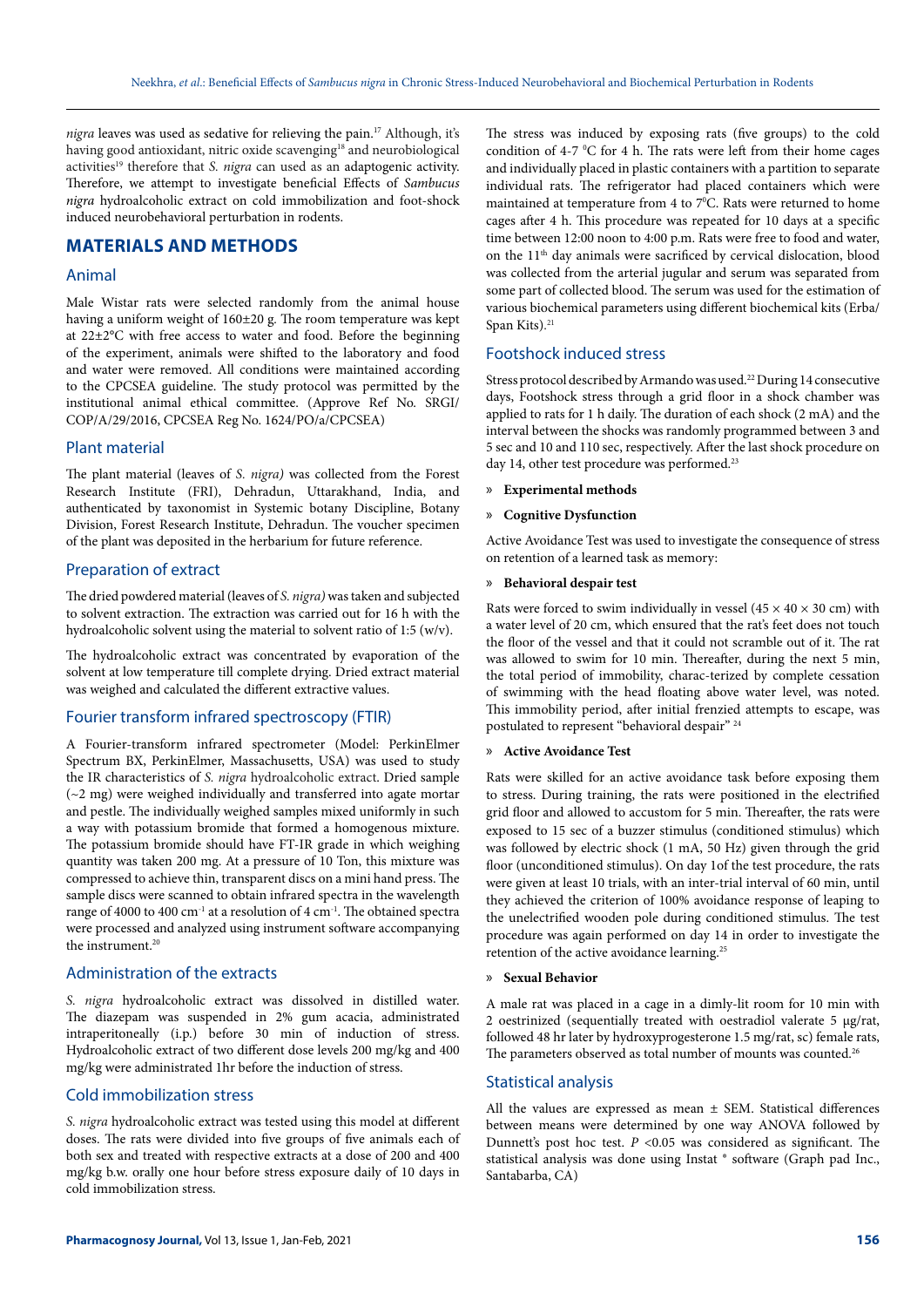## **RESULTS**

## IR Spectrum of hydroalcoholic extract of *Sambucus nigra*–

There is a broad peak in spectra in the range of 3410.02-3500 which shows –OH (Alcohol group) and a peak around 2972.80 which shows presence of –CH i.e. Methane group and there is a peak around 1625.04 which shows presence of conjugated carbonyl, there is a decrease in frequency of carbonyl from 1700 to 1625.04 (strong point in spectra) and lower frequencies i.e.1419, 1154, are –CH bending and heteroatoms bind to carbon falls in the ranges between 700-800 cm-1. There is no other peak in spectra of other functional group. Possibility of kaempferol is confirmed.



## Evaluation of adaptogenic activity of extract in rats

#### Effect on liver function test

Serum liver function test parameters like SGOT, SGPT and ALP were found to be increased in cold immobilization stress in rats which were significantly decreased (\**P*<0.5,\*\**P*<0.1,\*\*\**P*<0.05) in rats on pretreatment with *S. asper* hydroalcoholic extract (200 and 400 mg/kg)

and diazepam.(1 mg/kg)

#### Effect on lipid profiles

Lipid profiles (TC, TG, HDL, LDL, and VLDL) were found to be altered in cold immobilization stress on rats. Increased level of lipid profiles was significantly reduced ( $P$  <0.5,  $*$  $P$  < 0.1,  $*$  $*$  $P$  < 0.05) on pretreatment with *S. asper* hydroalcoholic extract (200 and 400 mg/kg) and diazepam (1 mg/kg)

#### Effect on differential leukocyte count

Differential leukocyte counts (Neutrophils, Eosinophils, Lymphocyte, and Monocyte) were increased in cold immobilization stress model on

**Table 1: Effect of** *S. nigra* **hydroalcoholic extract on liver function test.**

rats. Increased level of differential leukocyte counts was significantly reduced ( $*P < 0.5$ ,  $*P < 0.1$ ,  $***P < 0.05$ ) on pretreatment with *S. asper* hydroalcoholic extract (200 and 400 mg/kg) and diazepam (mg/kg)

## Effect of *Sambucus nigra* on footshock stress induced changes in suppression of sexual behaviour, memory deficit in active avoidance response, and swim stress immobility

Footshock stress significantly increased the duration of immobility as well as decreased the sexual behaviour (number of mounting) and the retention of acquired active learning. *S. nigra* (200 and 400 mg/kg, p.o.) and diazepam (1mg/kg i.p.) significantly reversed (\**P* <0.5, \*\**P* < 0.1, \*\*\**P* < 0.05) stress induced neuro and sexual behaviour changes as indicated by decreased the duration of immobility, increased number of mounting and retention of acquired active learning.

#### **DISCUSSION**

When the body is unable to cope with the stress situation, various biological and behavioural events of external as well as internal stress occurs, which may perturb homeostasis and also leads to various clinical diseases. So to understand these factors, stress research seems to be essential in laboratory animals.<sup>27</sup>

It has now been proposed that stressors be classified based upon dimensions of intensity, frequency of exposure and the duration of stress exposure. The studies observed so far mark that *S. nigra* hydroalcoholic extract had a protective action on the animals against the alterations inflicted due to cold stress, such as changes in the serum liver function test and lipid profiles levels, and differential leukocyte count. It results in hypothalamic-pituitary axis (HPA) activation, leading to release of the adrenocortical hormone responsible for stressful response further releasing of corticosterone hormone.28 In cold immobilization stress repeated exposure of rats for 10 days to the stressful condition was carried, as it causes a wide range of physiological and neuroendocrine changes.29

The cold stress exposed to rat leads to elevated levels of SGPT, SGOT and ALP due to secretion of corticosterone from cortex, adrenaline from medulla and nor-adrenaline from sympathetic nerve terminals which supply substrate for energy metabolism and the confirm the ATP demand in the muscles, CNS, and other organs.<sup>30</sup>

In stress conditions, the secondary substrate such as fat used for glucose formation and gluconeogenesis proceed in response to corticosterone. The transfer of  $\gamma$ -amino groups of alanine and aspartate are being catalyzed by ALT and AST enzymes respectively, to  $\gamma$ - keto group of keto-gluterate, resulting in the formation of oxaloacetic acid and pyruvic acid (Barua *et al.,* 2018).31 The 400 mg/kg dose of *S. nigra* hydroalcoholic extract caused significant reduction (*P*<0.1) in the levels

| S. No | <b>Treatment Group</b>                      | <b>SGOT</b><br>(U/L)   | <b>SGPT</b><br>(U/L)  | <b>ALP</b><br>(U/L)          |
|-------|---------------------------------------------|------------------------|-----------------------|------------------------------|
|       |                                             |                        |                       |                              |
|       | Normal Control (10 ml/kg)                   | $143.550 + 9.910$      | $98.94 \pm 2.57$      | $167.22 + 6.24$              |
|       | Stress Control (10 ml/kg)                   | $270.560 \pm 6.730$    | $177.78 + 4.44***$    | $314.16 \pm 2.1^{2\pi} \#$   |
|       | S. nigra hydroalcoholic extract (200 mg/kg) | $240.48 \pm 7.04*$     | $150.71 \pm 6.41*$    | $288.82 + 5.78$ <sup>*</sup> |
| 4     | S. nigra hydroalcoholic extract (400 mg/kg) | $226.040 + 7.907**$    | $148.95 + 5.89**$     | $275.67 \pm 6.20**$          |
|       | Standard drug diazepam (1 mg/kg)            | $158.790 \pm 2.640***$ | $111.59 \pm 7.124***$ | $214.30 \pm 8.37***$         |

Value are expressed as mean ± SEM (*n* = 5), one way ANOVA followed by Dunnett's test; ###*P*<0.001 when compared to normal control \* *P* <0.5, \*\**P* < 0.1, \*\*\**P* < 0.05 when compared with the stress group.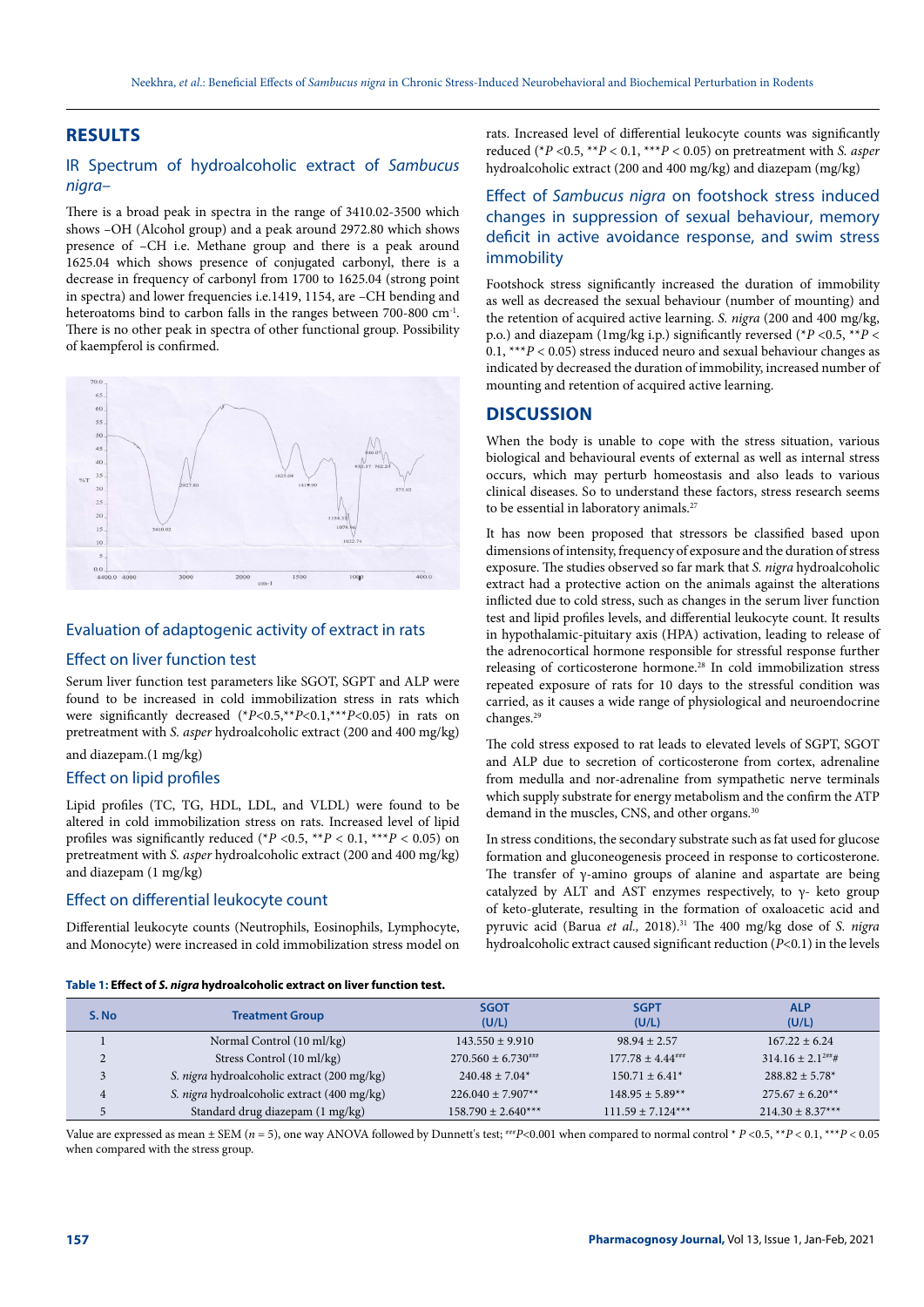| <b>S. No.</b>  | <b>Treatment group</b>                      | тс<br>$(mq\%)$                  | TG<br>$(mq\%)$         | <b>HDL</b><br>$(mq\%)$ | <b>LDL</b><br>$(mq\%)$         | <b>VLDL</b><br>$(mg\%)$ |
|----------------|---------------------------------------------|---------------------------------|------------------------|------------------------|--------------------------------|-------------------------|
|                | Normal Control (10 ml/kg)                   | $75.66 \pm 1.861$               | $65.54 \pm 1.09$       | $53.71 + 3.32$         | $20.44 \pm 0.59$               | $13.10 \pm 0.21$        |
| $\overline{2}$ | Stress Control (10 ml/kg)                   | $96.32 \pm 1.44$ <sup>***</sup> | $98.86 \pm 2.80^{***}$ | $13.96 \pm 3.21***$    | $40.3 \pm 1.13$ <sup>***</sup> | $19.69 \pm 0.56***$     |
| 3              | S. nigra hydroalcoholic extract (200 mg/kg) | $86.26 \pm 1.99*$               | $89.86 \pm 1.80^*$     | $26.14 \pm 3.17^*$     | $34.82 \pm 1.48^*$             | $17.85 \pm 0.48^*$      |
| 4              | S. nigra hydroalcoholic extract (400 mg/kg) | $81.98 \pm 1.62$ **             | $71.66 \pm 3.89**$     | $28.08 + 2.33**$       | $33.54 \pm 1.57**$             | $17.24 \pm 0.42**$      |
| 5              | Standard diazepam (1 mg/kg)                 | $76.33 + 2.07***$               | $67.16 \pm 3.65***$    | $39.77 + 3.84***$      | $22.18 \pm 1.13***$            | $13.43 + 0.32***$       |

**Table 2: Effect** *S. nigra* **hydroalcoholic extract on lipid profiles level in rats.**

Value are expressed as mean  $\pm$  SEM ( $n = 5$ ), one way ANOVA followed by Dunnett's test;  $\pm n \neq P < 0.001$  when compared to normal control  $*P < 0.5$ ,  $* \pm P < 0.1$ ,  $* \pm n \neq P < 0.05$ , when compared with the stress group

| Table 3: Effect of S. nigra hydroalcoholic extract on differential leukocyte count in rats. |  |  |
|---------------------------------------------------------------------------------------------|--|--|
|                                                                                             |  |  |

| S. No.                     | <b>Treatment Group</b>                      | <b>NUMBER OF MOUNTING</b><br>(N) | <b>DURATION OF IMMOBILITY</b> |                                |  |
|----------------------------|---------------------------------------------|----------------------------------|-------------------------------|--------------------------------|--|
|                            |                                             |                                  | day 1 (Sec)                   | day 14 (Sec)                   |  |
|                            | Normal Control (10 ml/kg)                   | $10. \pm 0.58$                   | $122.8 \pm 1.15$              | $125.8 \pm 0.66$               |  |
| $\Omega$<br>$\overline{ }$ | Stress Control (10 ml/kg)                   | $4.2 \pm 0.73$ ###               | $170.6 \pm 0.92$              | $239.6 \pm 1.8$ <sup>***</sup> |  |
| 3                          | S. nigra hydroalcoholic extract (200 mg/kg) | $8.61 \pm 0.7^*$                 | $143.4 \pm 1.4^*$             | $179.4 \pm 1.9*$               |  |
| $\overline{4}$             | S. nigra hydroalcoholic extract (400 mg/kg) | $8.6 \pm 0.6$ <sup>**</sup>      | $135.620 + 2.1**$             | $171.8 \pm 1.4**$              |  |
| ц                          | Standard drug diazepam (1 mg/kg)            | $9.6 \pm 0.5***$                 | $131.8 \pm 1.5***$            | $154.790 \pm 1.8***$           |  |

Value are expressed as mean ± SEM (*n* = 5), one way ANOVA followed by Dunnett's test; ###*P*<0.001 when compared to normal control \* *P* <0.5, \*\**P* < 0.1, \*\*\**P* < 0.05, when compared with the stress group.

|  |  |  | Table 4: Effect of S. nigra hydroalcoholic extract on neuro and sexual behaviour changes and swim stress immobility in rats. |  |  |
|--|--|--|------------------------------------------------------------------------------------------------------------------------------|--|--|
|--|--|--|------------------------------------------------------------------------------------------------------------------------------|--|--|

| <b>S. No.</b> | <b>Treatment Group</b>                      | ACTIVE AVOIDANCE RESPONSE ON DAY 14 (%) |
|---------------|---------------------------------------------|-----------------------------------------|
|               | Normal Control (10 ml/kg)                   | 80                                      |
|               | Stress Control (10 ml/kg)                   | 20 <sup>a</sup>                         |
|               | S. nigra hydroalcoholic extract (200 mg/kg) | 46.67 <sup>b</sup>                      |
|               | S. nigra hydroalcoholic extract (400 mg/kg) | 70 <sup>b</sup>                         |
|               | Standard drug diazepam (1 mg/kg)            | 73.37 <sup>b</sup>                      |

Value are expressed as mean  $\pm$  SEM ( $n = 5$ ), one way ANOVA followed by Dunnett's test;  $\neq p < 0.001$  when compared to normal control \* *P* <0.5, \*\**P* < 0.1, \*\*\**P* < 0.05, when compared with the stress group.

| Table 5: Effect of <i>S. nigra</i> hydroalcoholic extract on memory deficit in active avoidance response |  |
|----------------------------------------------------------------------------------------------------------|--|
|----------------------------------------------------------------------------------------------------------|--|

| S. No. | <b>Treatment Group</b>                      | <b>Neutrophils</b>              | <b>Eosinophils</b> | Lymphocyte             | <b>Monocyte</b> |
|--------|---------------------------------------------|---------------------------------|--------------------|------------------------|-----------------|
|        | Normal Control (10 ml/kg)                   | $23.6 \pm 0.92$                 | $2.40 \pm 0.24$    | $74.6 \pm 1.56$        | $6.6 \pm 0.2$   |
|        | Stress Control (10 ml/kg)                   | $35.01 \pm 1.14$ <sup>***</sup> | $3.8 \pm 0.2^*$    | $66.8 \pm 1.49^{\ast}$ | $6.8 + 0.37$    |
|        | S. nigra hydroalcoholic extract (200 mg/kg) | $28.32 \pm 0.67$ *              | $3 + 0.316$        | $69.8 \pm 1.6$         | $6.6 \pm 0.4$   |
|        | S. nigra hydroalcoholic extract (400 mg/kg) | $27.54 \pm 0.98**$              | $2.8 \pm 0.374$    | $70.6 \pm 1.6$         | $6.6 \pm 0.4$   |
|        | Standard diazepam (1 mg/kg)                 | $26 + 2.07***$                  | $2.6 \pm 0.2^*$    | $73 + 1.28*$           | $6.2 + 0.37$    |

Value are expressed as percentage way (*n* = 5), one way ANOVA followed by Dunnett's test; <sup>a</sup>P<0.001 when compared to normal control <sup>b</sup>P <0.5, 0.1, 0.05, when compared with the stress group.

of SGPT, SGOT and ALP in comparison to the stress control group. Corticosterone mediated enhanced metabolism may be attributed to meet the increased demands of the body organs during stress*.* 32-33

As above described of stress mechanism, lipids were mobilized from adipose tissues due to the liberation of corticosterone from the adrenal cortex. Lipid profiles levels (TG, TC, HDL, LDL, and VLDL) altered after exposure of rats to cold stress. The 400 mg/kg dose of *S. nigra* hydroalcoholic extract caused a significant restoration in the altered lipid profiles levels.

The method used in this study employs mild electroshock Stress, unpredictable in nature, administered over a period of two weeks. There is considerable experimental and clinical evidence to suggest that chronic induces endogenous depression. A number of animal models of depression are based on the use of uncontrollable stress and the biochemical correlates of such tests are consonant with those seen in chronic stress.

Both *S. nigra* hydroalcoholic extract and diazepam were able to reverse chronic stress-induced indices validated as animal models of depression.

Chronic stress is known to affect other endocrine responses as well, which can induce sexual debility in males.<sup>34</sup>

Foot shock characterizes the unpredictable and inescapable nature of stress.<sup>35</sup>

Chronic exposure to foot shock disrupts body's own adaptation process and results stress mediated perturbations including cognitive dysfunction, and behavioural depression.<sup>36</sup> Chronic Footshock stress induced depression in male sexual behaviour observed in control group.37

*S. nigra* hydroalcoholic extract and diazepam reversed chronic stressinduced inhibition of male sexual behaviour.

Stress is known to interfere with cognitive functions, tending to retard the memory engram rather than the acquisition of learning. The mechanisms involved in the memory-attenuating effect of stress remains conjectural but a similar neurochemical basis operating in the induction of stress-induced depression, may be responsible''.38-39 *S. nigra* hydroalcoholic extract and diazepam attenuated the stressinduced deficit of retention of learned tasks.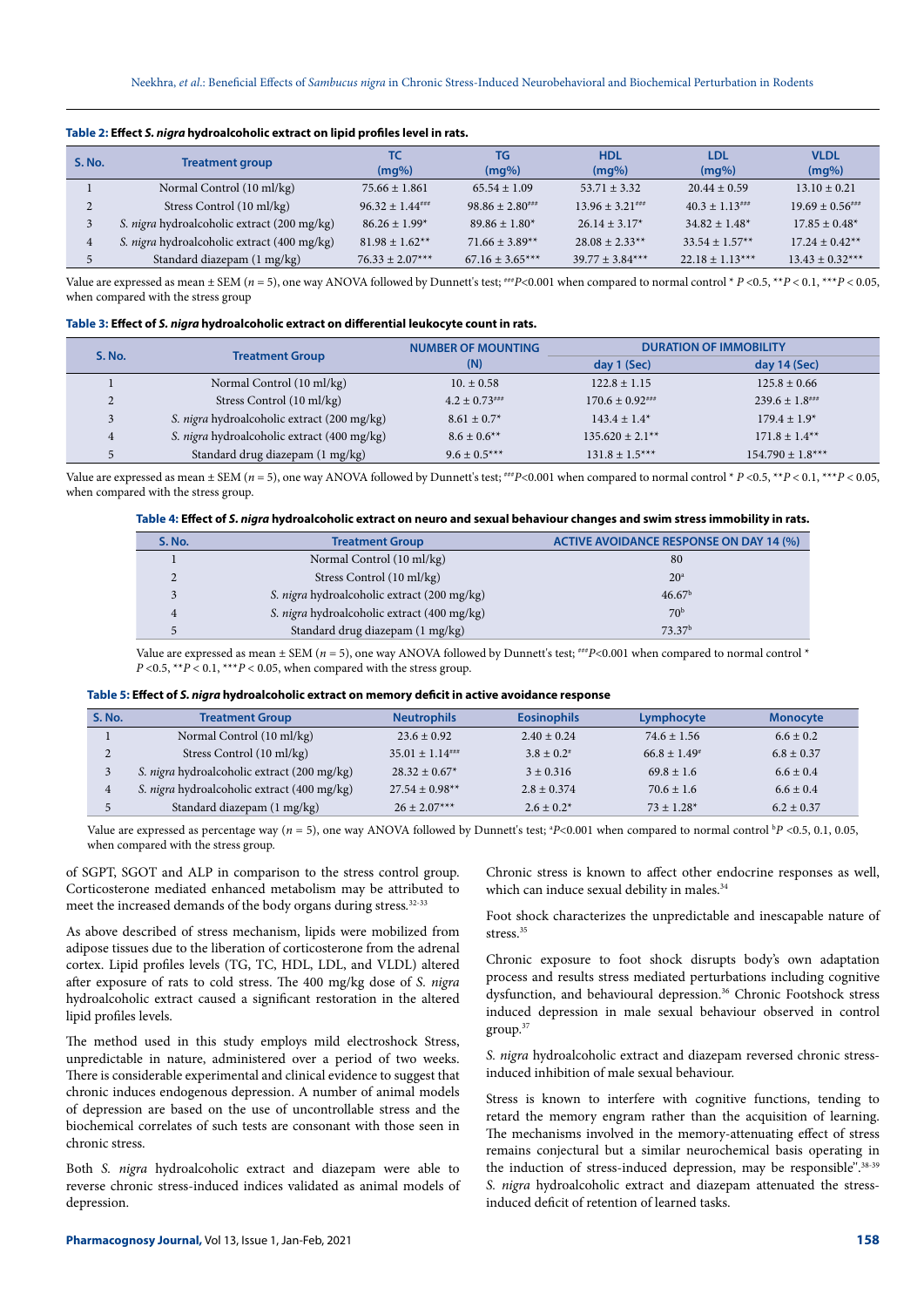Kaempferol are widely distributed polyphenolic flavanoid compounds in nature. These flavanols possess antioxidant, anti-inflammatory,  $cytotoxic<sup>40</sup>$  analgesic<sup>41</sup>, and antimicrobial<sup>42</sup> and many wide ranges of activities.

Several theories have been recommended to describe the effects of adaptogenic substances. One theory claims that adaptogens function mainly due to their antioxidant effect which is found to be partially accurate.43 *S. nigra* contain kaempferol confirmed by IR spectrum had potent antioxidant activity which was mainly contributed adaptogenic activity.

Thus, the dose 400 mg/kg of *S. nigra* hydroalcoholic extract has markedly affected on biochemical parameters (liver function test, and lipid profile) and immunological levels (differential leukocyte count) as well as behaviour perturbations in which exhibited nearly effect to that of standard diazepam drug.

The present investigation shows that the *S. nigra* hydroalcoholic extract has significant adaptogenic activity as shown by its alleviating effects on several chronic stress induced biochemical, physiological and behaviour perturbations, comparable to that induced by the wellestablished standard adaptogenic drug diazepam.

#### **REFERENCES**

- Kopp MS, Rethelyi J. Where psychology meets physiology: chronic stress and premature mortality—the Central-Eastern European health paradox. Brain research bulletin. 2004;62(5):351-67.
- Stults-Kolehmainen MA, Sinha R. The effects of stress on physical activity and exercise. Sports medicine. 2014;44(1):81-121.
- 3. Dickens MJ, Delehanty DJ, Romero LM. Stress: an inevitable component of animal translocation. Biological Conservation. 2010;143(6):1329-41.
- 4. Kumar B, Kuhad A, Chopra K. Neuropsychopharmacological effect of sesamol in unpredictable chronic mild stress model of depression: behavioral and biochemical evidences. Psychopharmacology. 2011;214(4):819-28.
- 5. Habbu PV, Mahadevan KM, Kulkarni PV, Daulatsingh C, Veerapur VP, Shastry RA. Adaptogenic and in vitro antioxidant activity of flavanoids and other fractions of Argyreia speciosa (Burm. f) Boj. in acute and chronic stress paradigms in rodents. Indian Journal of Experimental Biology. 2010;48:53-60.
- 6. Habbu PV, Smita DM, Mahadevan KM, Shastry RA, Biradar SM. Protective effect of Habenaria intermedia tubers against acute and chronic physical and psychological stress paradigms in rats. Revista Brasileira de Farmacognosia. 2012;22(3):568-79.
- 7. Nagasirisha M, Saleem TM. Effect of whole plant of Rostellularia diffusa Willd. on experimental stress in mice. Pharmacognosy Magazine. 2014;10(3):614.
- 8. Habbu PV, Smita DM, Mahadevan KM, Shastry RA, Biradar SM. Protective effect of Habenaria intermedia tubers against acute and chronic physical and psychological stress paradigms in rats. Revista Brasileira de Farmacognosia. 2012 Jun;22(3):568-79.
- 9. Zhang XL, Ren F, Huang W, Ding RT, Zhou QS, Liu XW. Anti-fatigue activity of extracts of stem bark from Acanthopanax senticosus. Molecules. 2011;16(1):28- 37.
- 10. Rai D, Bhatia G, Sen T, Palit G. Anti-stress effects of Ginkgo biloba and Panax ginseng: a comparative study. Journal of pharmacological sciences. 2003;93(4):458-64.
- 11. Bharathi KN, Sivaramaiah N, Nagarjuna CG, Gupta AV. Evaluation of antistress, anxiolytic and hypnotic activity of vedic calm, a polyherbal formulation. Pharmacognosy Magazine. 2009; 5(19):124-130.
- 12. Sumnath M, Mustafa SS. Antistress, adaptogenic activity of sida cordifolia. Indian J Pharmacol Sci. 2009; 71(3):323-4.
- 13. Gupta P, Yadav DK, Siripurapu KB, Palit G, Maurya R. Constituents of Ocimum sanctum with antistress activity. Journal of natural products. 2007;70(9):1410- 6.
- 14. Soman I, Mengi SA, Kasture SB. Effect of leaves of Butea frondosa on stress, anxiety, and cognition in rats. Pharmacology biochemistry and behavior. 2004 ;79(1):11-6.
- 15. Kumar V, Singh PN, Jaiswal AK, Bhattacharya SK. Antidepressant activity of Indian Hypericum perforatum Linn in rodents. Indian Journal of Experimental Biology 1999;37: 1171-1176.
- 16. Azari B, Siami A, Ebrahimzadeh MA, Khan BA. Antioxidants activity of extracts from Sambucus nigra, efficiency of different extraction methods. Lat Am Appl Res. 2015;45:139-44.
- 17. Panossian A, Wikman G. Evidence-based efficacy of adaptogens in fatigue, and molecular mechanisms related to their stress-protective activity. Current clinical pharmacology. 2009 Sep 1;4(3):198-219.
- 18. Dawidowicz AL, Wianowska D, Baraniak B. The antioxidant properties of alcoholic extracts from Sambucus nigra L.(antioxidant properties of extracts). LWT-Food Science and Technology. 2006;39(3):308-15.
- 19. Ataee R, Falahati A, Ebrahimzadeh MA, Shokrzadeh M. Anticonvulsant activities of Sambucus nigra. Eur Rev Med Pharmacol Sci. 2016 Jul 1;20(14):3123-6.
- 20. Telange DR, Patil AT, Pethe AM, Tatode AA, Anand S, Dave VS. Kaempferolphospholipid complex: formulation, and evaluation of improved solubility, in vivo bioavailability, and antioxidant potential of kaempferol. Journal of excipients and food chemicals. 2016;7(4):1174.
- 21. Kannur D, Nandanwadkar S, Dhawane S, Phulambrikar S, Khandelwal K. Experimental evaluation of Hygrophila Schulli seed extracts for antistress activity. Ancient Science of Life. 2017;37(1):31.
- 22. Armando I, Lemoine AP, Segura ET, Barontini MB. The stress-induced reduction in monoamine oxidase (MAO) A activity is reversed by benzodiazepines: role of peripheral benzodiazepine receptors. Cellular and molecular neurobiology. 1993;13(6):593-600.
- 23. Nade VS, Kawale LA, Naik RA, Yadav AV. Adaptogenic effect of Morus alba on chronic footshock-induced stress in rats. Indian journal of pharmacology. 2009;41(6):246.
- 24. Hill MN, Gorzalka BB. Pharmacological enhancement of cannabinoid CB1 receptor activity elicits an antidepressant-like response in the rat forced swim test. European Neuropsychopharmacology. 2005;15(6):593-9.
- 25. Singh, G. K., Rai, G., Chatterjee, S. S., & Kumar, V. (2012). Beneficial effects of Fumaria indica on chronic stress-induced neurobehavioral and biochemical perturbations in rats.
- 26. Bhattacharya, S. K., Bhattacharya, A., & Chakrabarti, A. (2000). Adaptogenic activity of Siotone, a polyherbal formulation of Ayurvedic Rasayanas. Indian Journal of Experimental Biology, 38, 119-128.
- 27. Huther G. The central adaptation syndrome: psychosocial stress as a trigger for adaptive modifications of brain structure and brain function. Progress in neurobiology. 1996 Apr 1;48(6):569-612.
- 28. Bhatia N, Maiti PP, Choudhary A, Tuli A, Masih D, Khan MM, Ara T, Jaggi AS. Animal models of stress. International Journal of Pharmaceutical Sciences and Research. 2011 May 1;2(5):1147.
- 29. Sutanto W, De Kloet ER. The use of various animal models in the study of stress and stress-related phenomena. Laboratory Animals. 1994;28(4):293-306.
- 30. Lailatussifa R, Husni A, Nugroho AE. Anti-stress activity of Sargassum polycystum extracts using a cold restraint stress model. Food science and biotechnology. 2016 Apr 1;25(2):589-94.
- 31. Barua, C.C., Patowary, P., Roy, J.D., Pathak, D.C., Bordoloi, M.J. and Barua, I.C., 2018. Ameliorating effect of Gnetumgnemon L. on hypothalamic pituitary adrenal axis during acute and chronic stress in rats. *Indian Journal of Experimental Biology,17*:240-246.
- 32. Wu C, Chen R, Wang XS, Shen B, Yue W, Wu Q. Antioxidant and anti-fatigue activities of phenolic extract from the seed coat of Euryale ferox Salisb. and identification of three phenolic compounds by LC-ESI-MS/MS. Molecules. 2013;18(9):11003-21.
- 33. Ben Othman M, Han J, El Omri A, Ksouri R, Neffati M, Isoda H. Antistress effects of the ethanolic extract from Cymbopogon schoenanthus growing wild in Tunisia. Evidence-Based Complementary and Alternative Medicine. 2013;2013.
- 34. Bouwknecht JA, Olivier B, Paylor RE. The stress-induced hyperthermia paradigm as a physiological animal model for anxiety: a review of pharmacological and genetic studies in the mouse. Neuroscience & Biobehavioral Reviews. 2007 Jan 1;31(1):41-59
- 35. Bhattacharya A, Muruganandam AV, Kumar V, Bhattacharyya SK, Effect of polyherbal formulation Eumil on neurochemical perturbations induced by chronic stress, *Ind J Exp Biol,* 40 (2002) 1161-3.
- 36. Nade VS, Kawale LA, Naik RA, Yadav AV. Adaptogenic effect of Morus alba on chronic footshock-induced stress in rats. Indian journal of pharmacology. 2009;41(6):246.
- 37. Kannur D, Kulkarni A, Paranjpe M, Navangul M. Screening of antistress properties of herbal extracts and adaptogenic agents-A review. Pharmacognosy Reviews. 2008;2(3):95.
- 38. Baran SE, Armstrong CE, Niren DC, Hanna JJ, Conrad CD. Chronic stress and sex differences on the recall of fear conditioning and extinction. Neurobiology of learning and memory. 2009;91(3):323-32.
- 39. Muruganandam AV, Kumar V, Bhattacharyya SK. Effect of polyherbal formulation, Eumil on chronic stress induced homeostasic perturbations in rats. *Ind J Expt Biol,* 40 (2002) 1151-1160.
- 40. Wang J, Fang X, Ge L, Cao F, Zhao L, Wang Z, Xiao W. Antitumor, antioxidant and anti-inflammatory activities of kaempferol and its corresponding glycosides and the enzymatic preparation of kaempferol. PLoS One. 2018;13(5):e0197563.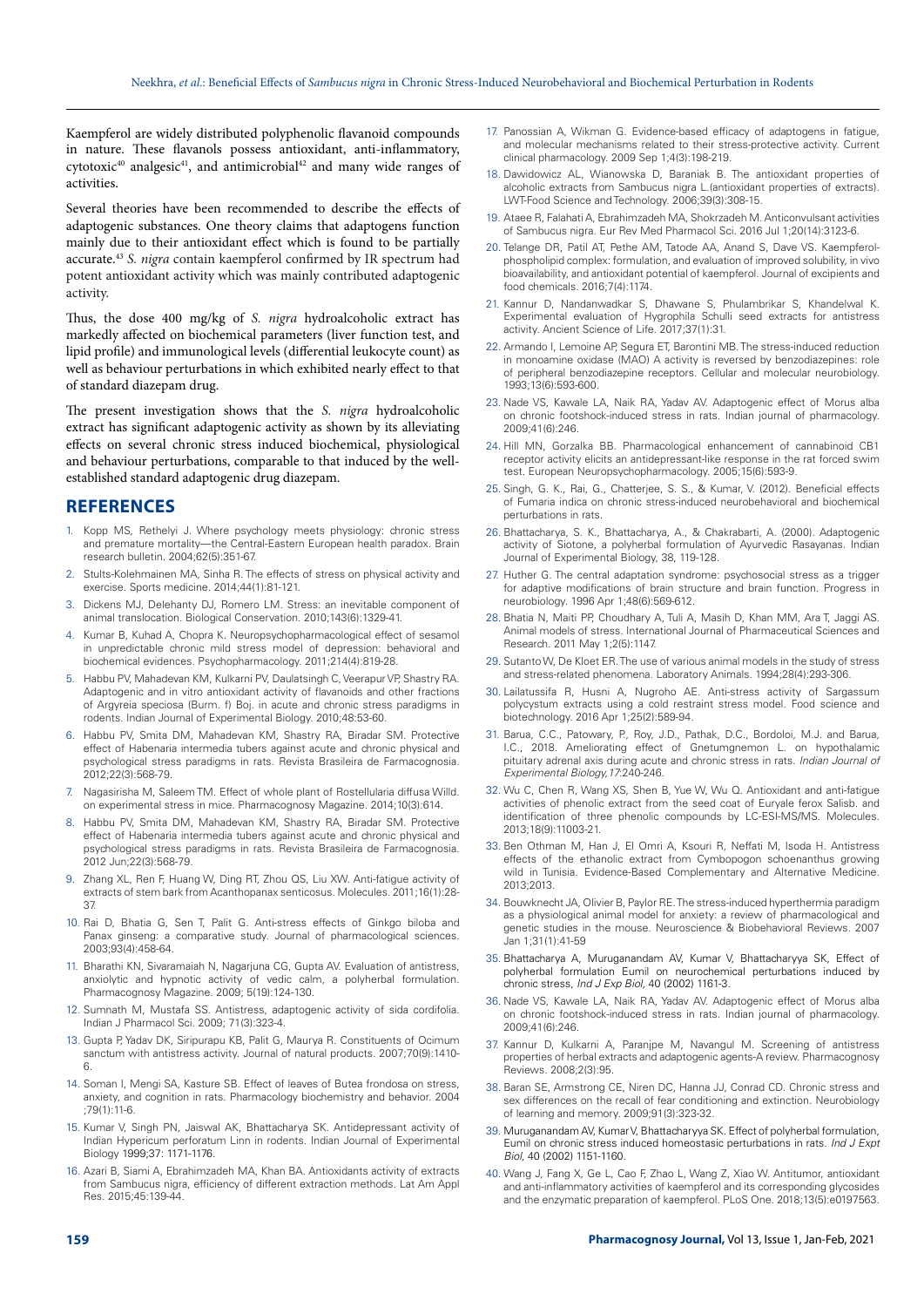- 41. Parveen Z, Deng Y, Saeed MK, Dai R, Ahamad W, Yu YH. Antiinflammatory and analgesic activities of Thesium chinense Turcz extracts and its major flavonoids, kaempferol and kaempferol-3-O-glucoside. Yakugaku Zasshi. 2007 Aug 1;127(8):1275-9.
- 42. del Valle P, García-Armesto MR, de Arriaga D, González-Donquiles C, Rodríguez-Fernández P, Rúa J. Antimicrobial activity of kaempferol and resveratrol in binary

## **GRAPHICAL ABSTRACT**

combinations with parabens or propyl gallate against Enterococcus faecalis. Food Control. 2016 Mar 1;61:213-20.

43. Popovic, Z., Smiljanic, M., Kostic, M., Nikic, P., & Jankovic, S. (2014). Wild flora and its usage in traditional phytotherapy (Deliblato Sands, Serbia, South East Europe). Indian Journal of Traditional Knowledge, 13, 9-35.